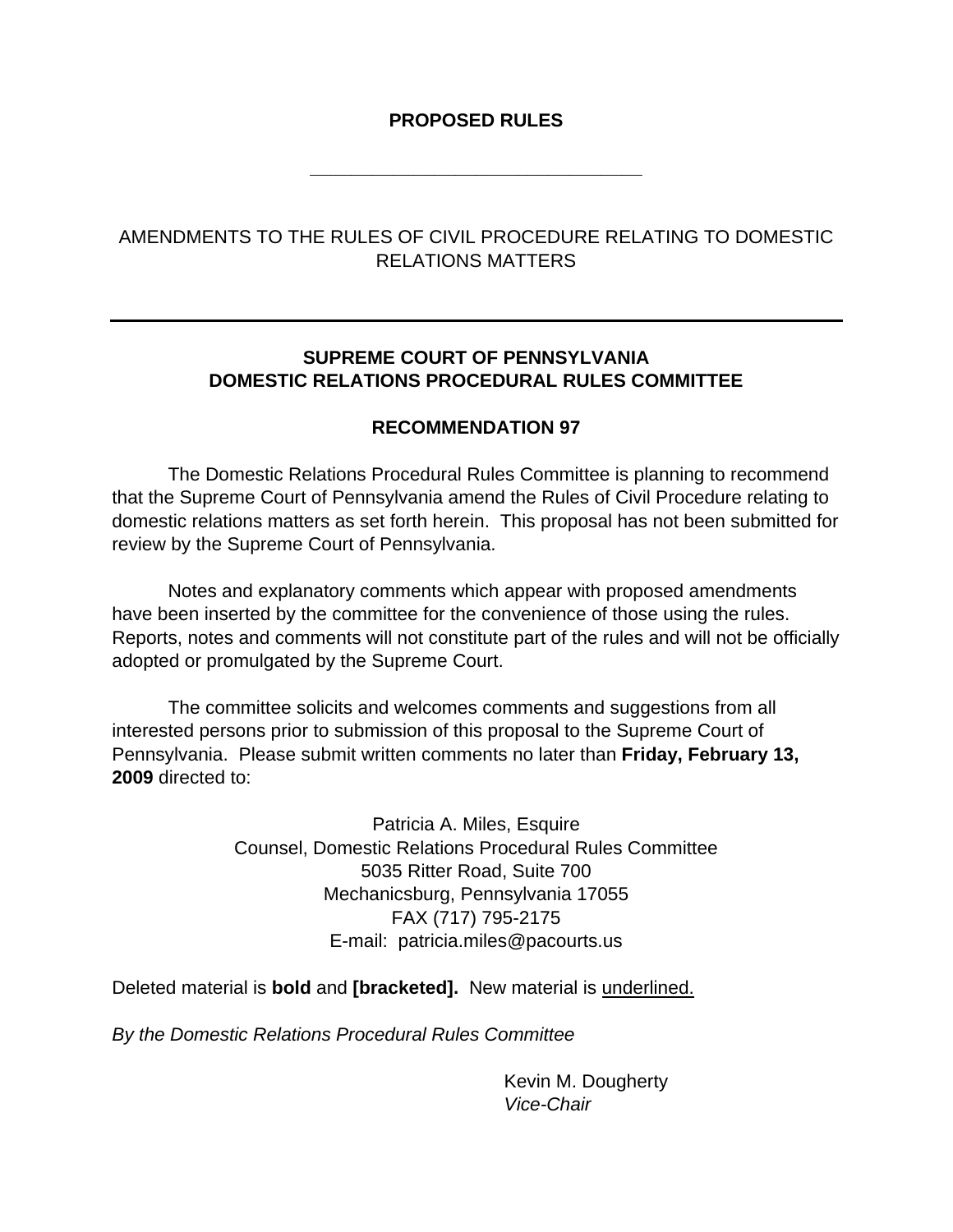## **SUPREME COURT OF PENNSYLVANIA DOMESTIC RELATIONS PROCEDURAL RULES COMMITTEE**

## **RECOMMENDATION 97**

#### **Rule 1910.16-4. Support Guidelines. Calculation of Support Obligation. Formula.**

**\* \* \*** 

 (e) *Support Obligations When Custodial Parent Owes Spousal Support*. Where children are residing with the spouse obligated to pay spousal support or alimony pendente lite (custodial parent) and the other spouse (non-custodial parent) has a legal obligation to support the children, the guideline amount of spousal support or alimony pendente lite shall be determined by offsetting the non-custodial parent's obligation for support of the children and the custodial parent's obligation of spousal support or alimony pendente lite, and awarding the net difference either to the noncustodial parent as spousal support/alimony pendente lite or to the custodial parent as child support as the circumstances warrant.

 **[The following example uses the formula to show the steps followed to determine the amount of the non-custodial parent's support obligation to the children and the effect of that obligation upon the custodial parent's spousal support obligation. The example assumes that the parties have two children and the non-custodial parent's net monthly income is \$1,000 and the custodial parent's net monthly income is \$2,600.]** The calculation is a five-step process. First, determine the spousal support obligation of the custodial parent to the non-custodial parent based upon their net incomes from the formula for spousal support without dependent children**[, i.e., \$640]**. Second, recompute the net income of the parties assuming the payment of the spousal support **[so that \$640 is deducted from the custodial parent's net income, now \$1,960, and added to the non-custodial parent's net income, now \$1,640]**. Third, determine the child support obligation of the non-custodial parent for two children**[, i.e., \$501]**. Fourth, determine the recomputed support obligation of the custodial parent to the non-custodial parent by subtracting the non-custodial parent's child support obligation from Step 3 **[(\$501)]** from the original support obligation determined in Step 1 **[(\$640). The recomputed spousal support is \$139.]** Fifth, because the first step creates additional tax liability for the recipient noncustodial parent and additional tax deductions for the payor custodial parent and the third step involves an offset of the child support owed by the custodial parent against the spousal support or alimony pendente lite owed by the custodial parent, only that reduced amount will be taxable. Therefore, the trier of fact may consider as a deviation factor the ultimate tax effect of the calculation and modify the amount accordingly in favor of the non-custodial recipient parent.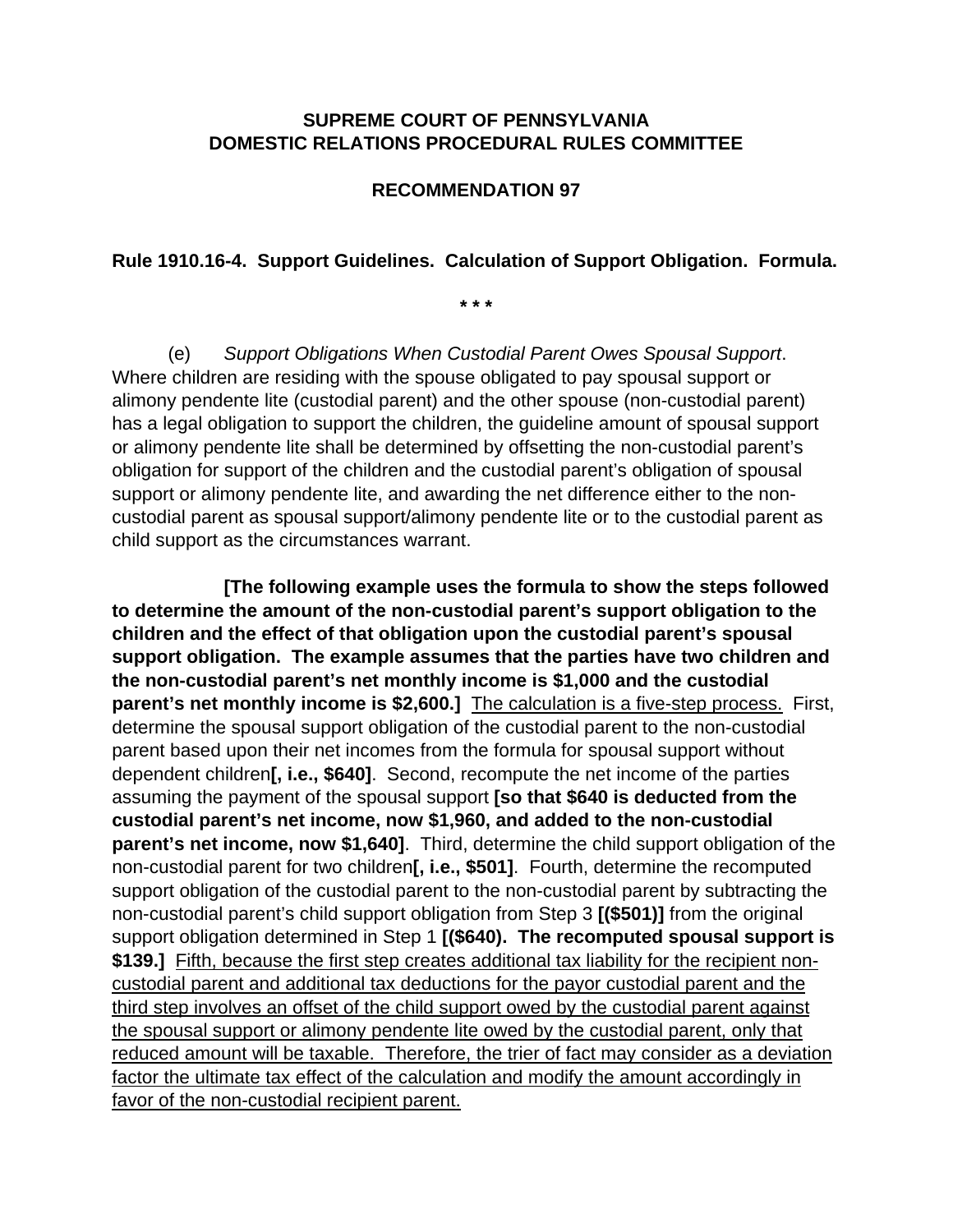## **Rule 1910.16-6. Support Guidelines. Adjustments to the Basic Support Obligation. Allocation of Additional Expenses.**

**\* \* \*** 

#### (b) *Health Insurance Premiums.*

 (1) A party's payment of a premium to provide health insurance coverage on behalf of the other party and/or the children shall be allocated between the parties in proportion to their net incomes, including the portion of the premium attributable to the party who is paying it, as long as a statutory duty of support is owed to the party who is paying the premium. If there is no statutory duty of support owed to the party who is paying the premium, the portion attributable to that person must be deducted from the premium as set forth in subdivision (2) below. If health insurance coverage for a child who is the subject of the support proceeding is being provided and paid for by a third party resident of **[the]** either party's household, the cost shall be allocated between the parties in proportion to their net incomes. If the obligor is paying the premium, then the obligee's share is deducted from the obligor's basic support obligation. If the obligee is paying the premium, then the obligor's share is added to his or her basic support obligation. Employer-paid premiums are not subject to allocation.

(2) When the health insurance covers a party to whom no statutory duty of support is owed, even if that person is paying the premium as set forth in subdivision (1) above, or other persons who are not parties to the support action or children who are not the subjects of the support action, the portion of the premium attributable to them must be excluded from allocation. In the event that evidence as to this portion is not submitted by either party, **[known or cannot be verified]** it shall be calculated as follows. First, determine the cost per person by dividing the total cost of the premium by the number of persons covered under the policy. Second, multiply the cost per person by the number of persons who are not owed a statutory duty of support, or are not parties to, or the subject of the support action. The resulting amount is excluded from allocation.

(2.1) The actual incremental amount of the premium which provides coverage for the subjects of the support order, if submitted by either party, shall be used in determining the amount of the premium to be allocated between the parties. If not submitted by either party, then the amount of the premium shall be divided by the number of persons covered to calculate the portion of the premium that provides coverage to each person.

*Example 1*. If the parties are separated, but not divorced, and Husband pays \$200 per month toward the cost of a health insurance policy provided through his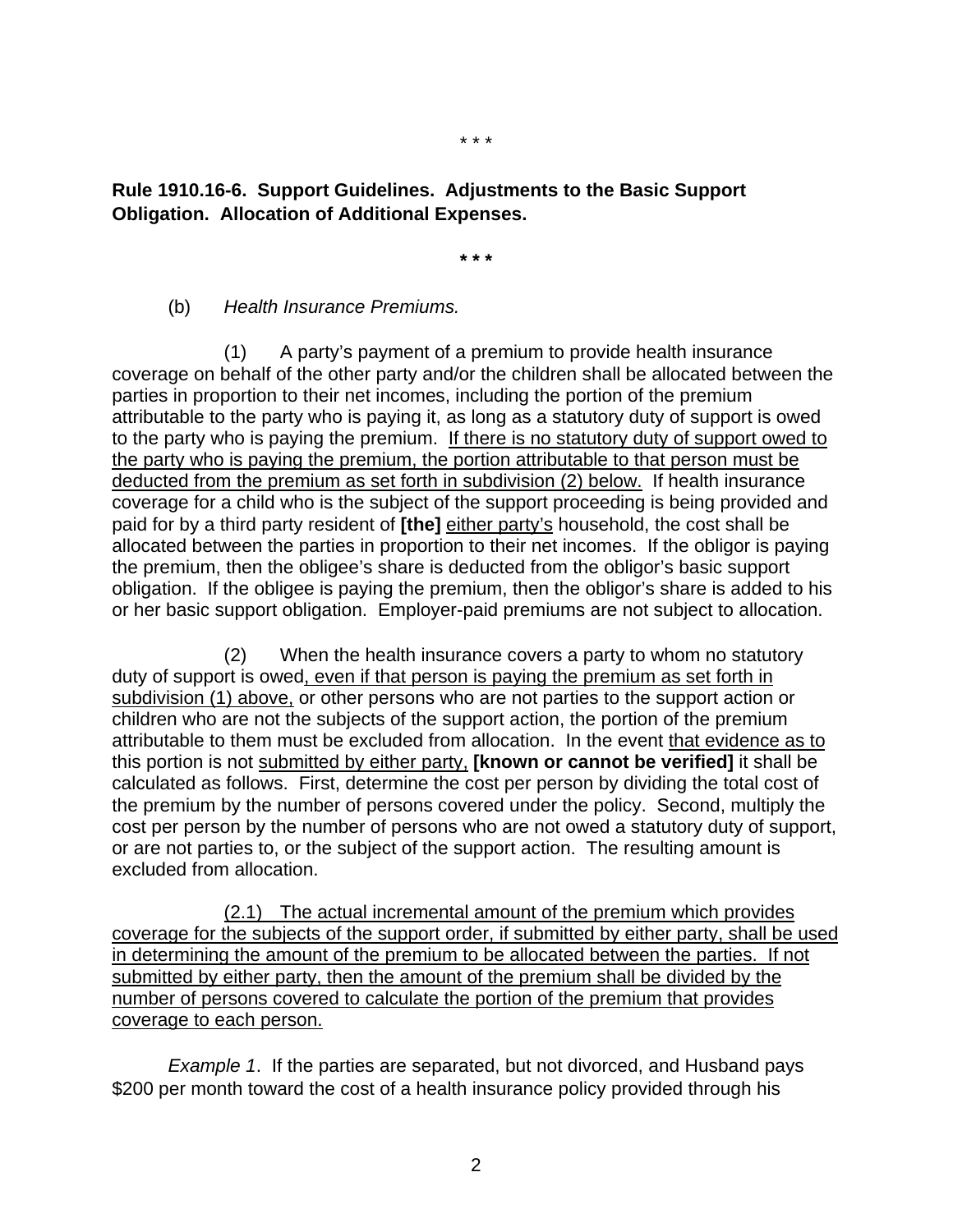employer which covers himself, Wife, the parties' child, and two additional children from a previous marriage, the portion of the premium attributable to the additional two children, if not otherwise verifiable or known with reasonable ease and certainty, is calculated by dividing \$200 by five persons and then multiplying the resulting amount of \$40 per person by the two additional children, for a total of \$80 to be excluded from allocation. Deduct this amount from the total cost of the premium to arrive at the portion of the premium to be allocated between the parties—\$120. Since Husband is paying the premium, and spouses have a statutory duty to support one another pursuant to 23 Pa.C.S.A. §4321, Wife's percentage share of the \$120 is deducted from Husband's support obligation. If Wife had been providing the coverage, then Husband's percentage share would be added to his basic support obligation.

**\* \* \*** 

#### **Rule 1910.21. Support Order. Enforcement. Withholding of Income.**

\* \* \*

(f) *Income Withholding When the Obligor Defaults on Support Order.* 

**\* \* \*** 

(2) When nonpayment of the support order by the obligor causes overdue support to accrue, the court may increase the order for income withholding until the overdue support is paid in full. Unless otherwise provided in the order, both the obligor and obligee shall be given notice of the court's intent to increase the order for income withholding or to increase the amount of periodic payments on arrears. The notice shall advise the obligor that he or she may object to the proposed increase in writing or by personal appearance before the county domestic relations office within 20 days from the date of the notice. If the obligor objects, a conference or hearing shall be scheduled. No order increasing the amount of income withholding or the amount of periodic payments on arrears may be entered unless the obligor fails to object within 20 days of the date of the notice or, if an objection is made, until the trier of fact has ruled on the objection. The court also may **[also]** direct the employer to withhold any periodic or lump sum distributions of income which may be payable to the obligor in addition to regular income until further order of court.

**\* \* \*** 

#### **Explanatory Comment—2000**

 1. Rule 1910.21 continues to implement the requirements of mandatory income withholding under 23 Pa.C.S.A. §4348(b) in all support cases except those in which there is no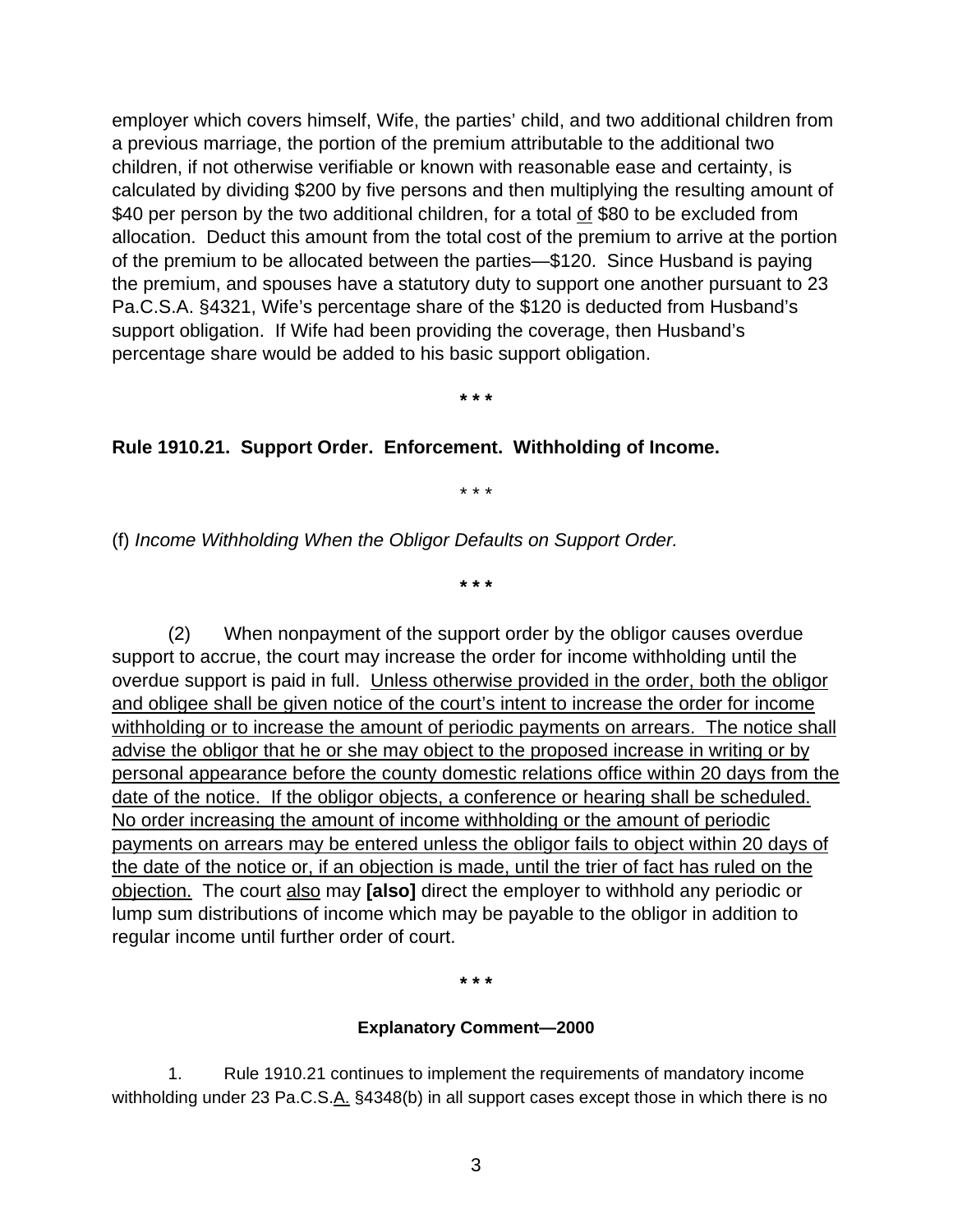overdue support and either the parties agree to an alternative arrangement or the court finds good cause for not requiring such withholding. Consistent with Act 1997-58, advance notice to the obligor is no longer required before the court may issue an order for income withholding. Notice is now provided concurrently with issuance of the order to the obligor's employer under subdivision (e).

2. This rule continues to apply to the withholding of "income," not merely wages. Income is broadly defined in 23 Pa.C.S.A. §4302 as including "compensation for services, including, but not limited to, wages, salaries, bonuses, fees, compensation in kind, commissions and similar items; income derived from business; gains derived from dealings in property; interest; rents; royalties; dividends; annuities; income from life insurance and endowment contracts; all forms of retirement; pensions; income from discharge of indebtedness; distributive share of partnership gross income; income with respect of a decedent; income from an interest in an estate or trust; military retirement benefits; railroad employment retirement benefits; social security benefits; temporary and permanent disability benefits; worker's compensation; unemployment compensation; other entitlements to money or lump sum awards, without regard to source, including lottery winnings, income tax refunds, insurance compensation or settlements; awards or verdicts; and any form of payment due to and collectible by an individual regardless of source."

 The Consumer Credit Protection Act, 15 U.S.C. §1673, sets forth the limitations on monetary withholding. It is important to note, however, that these federal limitations apply only to an obligor's wages or earnings, as those terms are defined in the Consumer Credit Protection Act, and do not apply to any additional forms of income set forth in 23 Pa.C.S.A. §4302.

3. The term "employer" is broadly defined in 23 Pa.C.S.A. §4302 as including an individual, partnership, association, corporation, trust, federal agency, commonwealth agency or political subdivision paying or obligated to pay income.

4. Subdivision (c) requires all orders for income withholding to include a provision directing the employer to withhold any income which may be payable to the obligor at the end of the employment relationship. This provision contemplates forms of income payable to the obligor "in lieu of" regular income as a direct result of the end of the employment relationship- *e.g.,* lump-sum commutations of workers' compensation benefits, severance pay, golden parachutes, or any form of income payable in lieu of the regular stream of income which had been used during the course of employment to secure the monthly support obligation.

5. Subdivision (f) differs in scope and purpose from subdivision (c). Subdivision (f) applies only in cases involving overdue support, and permits the court to increase the rate of income withholding until the overdue support is paid in full. It also allows the court to order the employer to withhold all forms of income which may be owing and payable to the obligor "in

4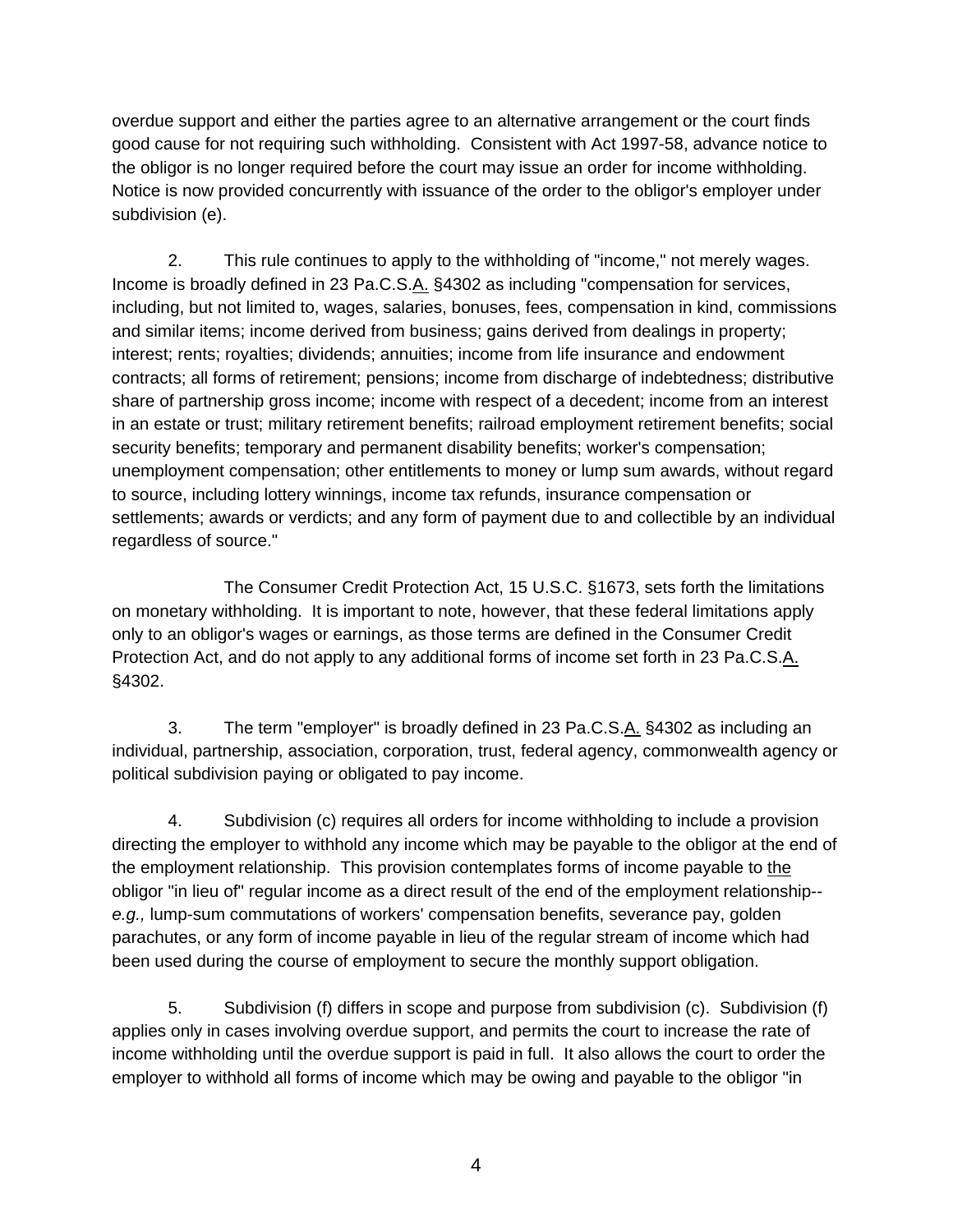addition to" regular income--*e.g.,* bonuses, proceeds from the exercise of stock options or any other kinds of income which are periodically payable during the course of employment.

6. Subdivision (g) incorporates former Rule 1910.22(e) relating to income withholding for multiple support obligations. The provision is amended only to establish the priority of collecting child support before spousal support in cases where the maximum amount of income which can be withheld under the Consumer Credit Protection Act is not sufficient to cover all of the obligor's support obligations in full. In those cases, the income must be allocated first to meet all of the obligor's child support obligations before it may be used to satisfy any of the obligor's spousal support obligations. The portion of the obligation which cannot be satisfied through income withholding will have to be collected through other available means of enforcement.

**\* \* \*** 

## **Explanatory Comment—2009**

In some jurisdictions, orders are being increased in an effort to increase the amount collected on arrears with no prior notice to the obligor, no opportunity for the obligor to object and no assessment of the obligor's ability to pay an increased amount. The amendments to subdivision (f)(2) require notice and an opportunity to be heard before an income withholding order or an order for periodic payment on arrears may be increased, unless the order provides otherwise.

**\* \* \*** 

**Rule 1910.27. Form of Complaint. Order. Income Statements and Expense Statements. Health Insurance Coverage Information Form. Form of Support Order. Form Petition for Modification.** 

**\* \* \*** 

(e) The form of a support order shall be substantially as follows:

# (Caption) (FINAL) (TEMPORARY) (MODIFIED) ORDER OF COURT

 AND NOW, \_\_\_\_\_\_\_\_\_\_\_\_\_\_\_\_\_\_\_\_\_\_\_\_\_\_\_\_\_\_\_\_\_\_\_, based upon the Court's determination that Payee's monthly net income is \$\_\_\_\_\_\_\_, and Payor's monthly net income is \$\_\_\_\_\_, it is hereby ordered that the Payor pay to the Domestic Relations Section, Court of Common Pleas, \_\_\_\_\_\_\_\_\_\_\_\_\_\_Dollars (\$\_\_\_\_\_) a month payable (WEEKLY/BI-WEEKLY/SEMI-MONTHLY/MONTHLY) as follows: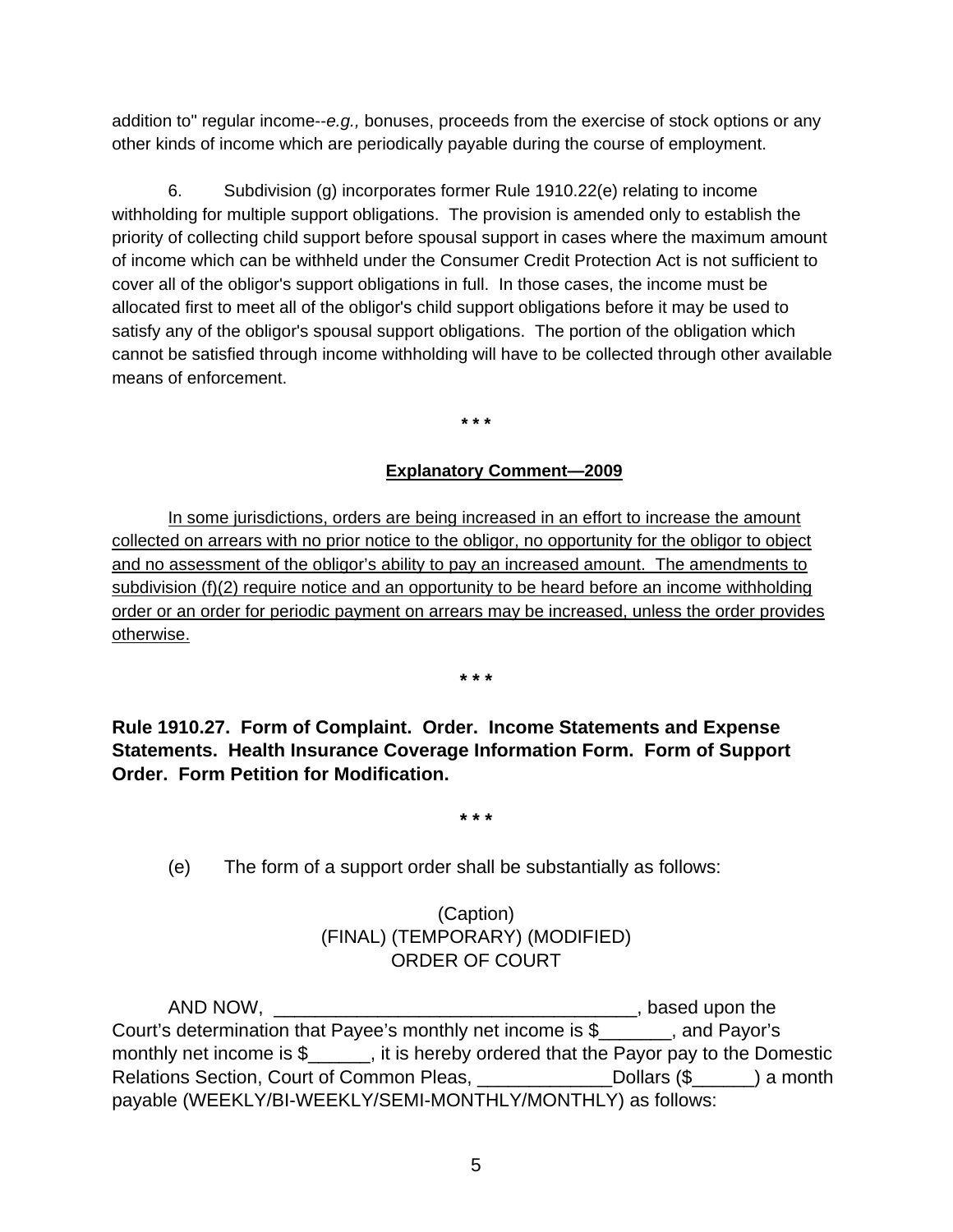$\therefore$  Arrears set at \$  $\qquad \qquad$  as of  $\qquad \qquad$  are due in full IMMEDIATELY. Contempt proceedings, credit bureau reporting and tax refund offset certification will not be initiated, and judgment will not be entered, as long as payor pays \$\_\_\_\_\_\_ on arrears on each payment date. Failure to make each payment on time and in full will cause all arrears to become subject to immediate collection by all of the means listed above.

**\* \* \***

 IT IS FURTHER ORDERED that, upon payor's failure to comply with this order, payor may be arrested and brought before the Court for a Contempt hearing; payor's wages, salary, commissions, and/or income may be attached in accordance with law**[;]**. **[t]**This Order **[will]** may be increased by no more than ten percent a month without further hearing to \$ a month until all arrearages are paid in full. Payor is responsible for court costs and fees.

\_\_\_\_\_\_\_\_\_\_\_\_\_\_\_\_\_\_\_\_\_\_\_\_\_\_\_\_\_\_\_\_\_\_ \_\_\_\_\_\_\_\_\_\_\_\_\_\_\_\_\_\_\_\_\_\_\_\_\_\_\_\_\_\_\_\_\_

\_\_\_\_\_\_\_\_\_\_\_\_\_\_\_\_\_\_\_\_\_\_\_\_\_\_\_\_\_\_\_\_\_\_ \_\_\_\_\_\_\_\_\_\_\_\_\_\_\_\_\_\_\_\_\_\_\_\_\_\_\_\_\_\_\_\_\_\_

 Copies delivered to parties \_\_\_\_\_\_\_\_\_\_\_\_\_\_\_\_\_\_\_\_(INDICATE DATE DELIVERED).

Consented:

Plaintiff Plaintiff Plaintiff's Attorney

Defendant Defendant's Attorney BY THE COURT

J.

**\* \* \*** 

 $\overline{\phantom{a}}$  , and the contract of the contract of the contract of the contract of the contract of the contract of the contract of the contract of the contract of the contract of the contract of the contract of the contrac

**Rule 1915.4. Prompt Disposition of Custody Cases.** 

**\* \* \*** 

 (b) *Listing Trials Before the Court.* Depending upon the procedure in the judicial district, within 180 days of the filing of the complaint either the court shall automatically enter an order scheduling a trial before a judge or a party shall file a praecipe, motion or request for trial, except as otherwise provided in this subdivision. If it is not the practice of the court to automatically schedule trials and neither party files a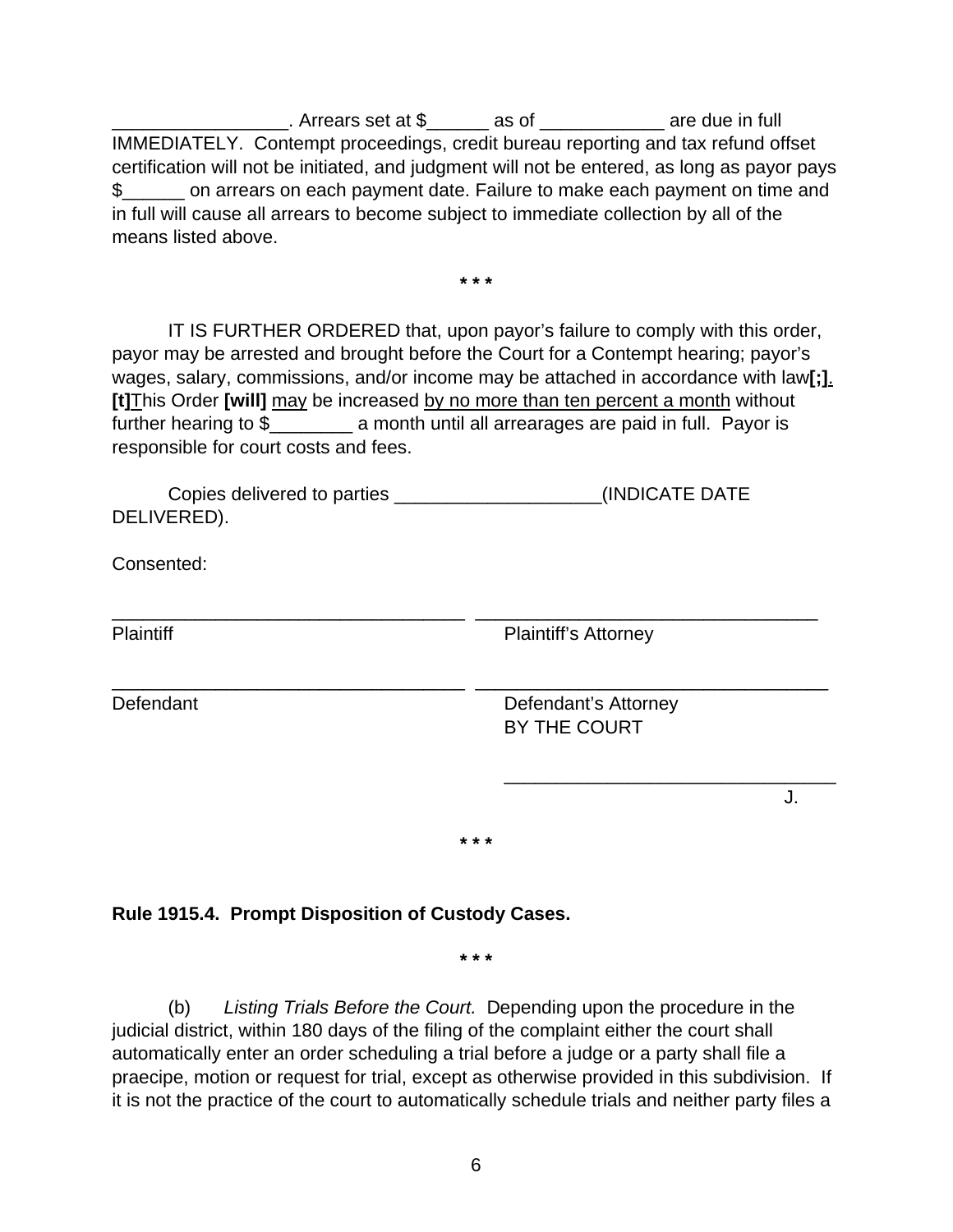praecipe, motion or request for trial within 180 days of filing of the pleading, the court shall dismiss the matter unless the moving party has been granted an extension for good cause shown, which extension shall not exceed 60 days beyond the 180 day limit. A further reasonable extension may be granted by the court upon agreement of the parties or when the court finds, on the record, compelling circumstances for a further reasonable extension.

**\* \* \*** 

#### **Explanatory Comment—2000**

 A new rule requiring prompt custody trials was recommended by a special committee established by the Pennsylvania Superior Court. That committee concluded that the interests of children who are the subjects of custody litigation would best be served by a requirement that the litigation be concluded within specific time frames.

**\* \* \***

## **Rule 1920.51. Hearing by the Court. Appointment of Master. Notice of Hearing.**

 (a) (1) The court may hear the testimony or, upon its own motion or the motion of either party, may appoint a master with respect to all or any of the matters specified in subdivision (a)(2)(i) to consider same and issue a report and recommendation. The order of appointment shall specify the matters which are referred to the master.

 (2) (i) The court may appoint a master in an action of divorce under Section 3301(a), (b) and (d)(1)(ii) of the Divorce Code, an action for annulment, and the claims for alimony, alimony pendente lite, equitable distribution of marital property, child support, partial custody or visitation, or counsel fees, costs and expenses, or any aspect thereof.

 (ii) If there are no claims other than divorce, **[N]**no master may be appointed **[as to the claim]** to determine grounds for divorce **[in an action under]** if either party has asserted grounds for divorce pursuant to **[Section]** §3301(c) or §3301(d)(1)(i) of the Divorce Code. A master may be appointed to hear ancillary economic claims in a divorce action pursuant to §3301(c) or §3301(d) of the Divorce Code. The master may be appointed to hear ancillary economic claims prior to the entry of a divorce decree if grounds for divorce have been established.

 (iii) No master may be appointed in a claim for legal, physical or shared custody or paternity.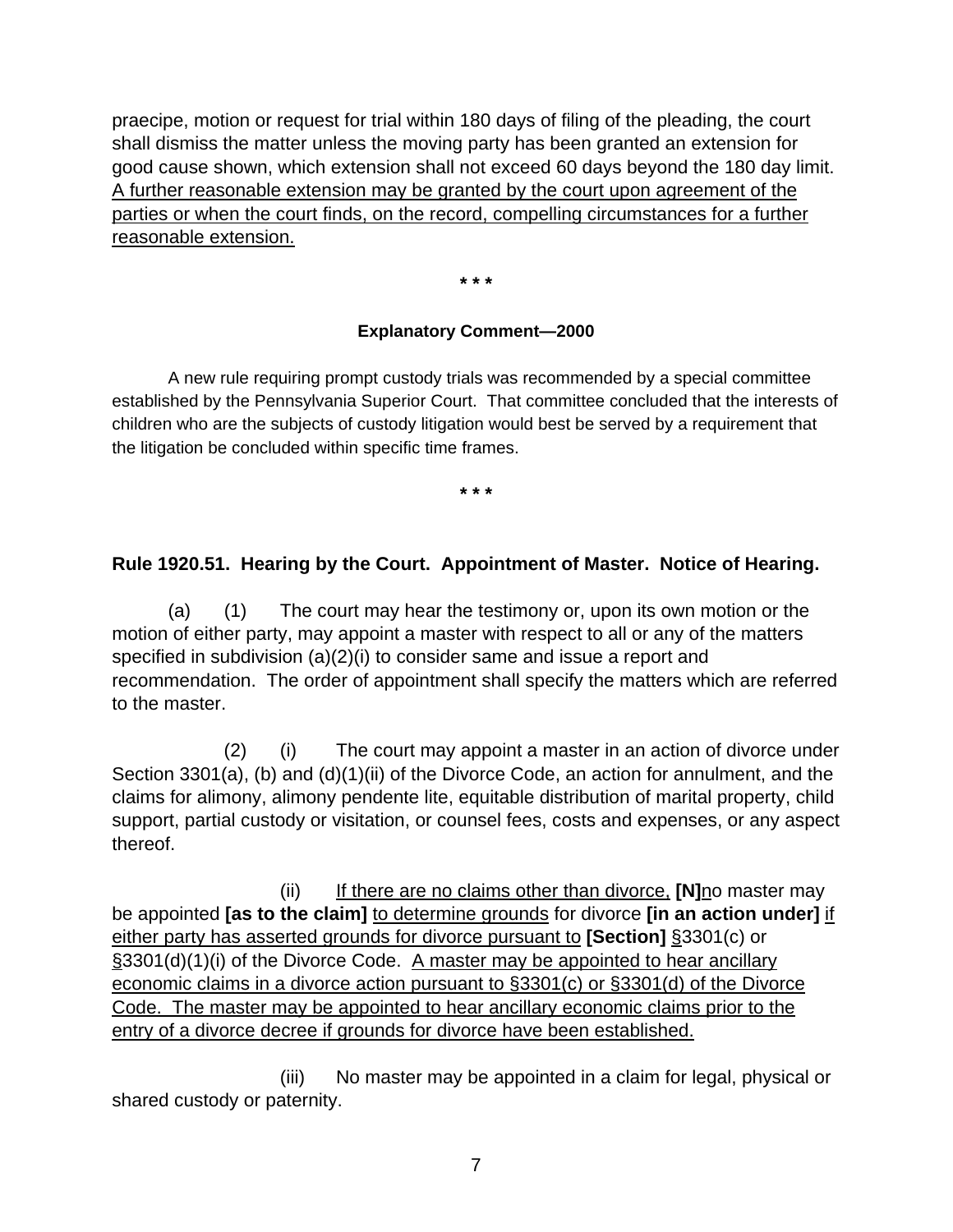**Note:** Section 3321 of the Divorce Code, 23 Pa.C.S.A. §3321, prohibits the appointment of a master as to the claims of custody and paternity.

 (3) The motion for the appointment of a master and the order shall be substantially in the form prescribed by Rule 1920.74.

 (4) A permanent or standing master employed by a judicial district shall not practice family law before a conference officer, hearing officer or permanent or standing master employed by the same judicial district.

*Note:* Hearing conference officers preside at office conferences under **[Support]** Rule 1910.11. Hearing officers preside at hearings under **[Support]** Rule 1910.12. The appointment of masters to hear actions in divorce or for annulment of marriage is authorized by **[Divorce]** Rule 1920.51.

 (b) Written notice of the hearing shall be given to each attorney of record by the master. If a master has not been appointed, the prothonotary, clerk or other officer designated by the court shall give the notice.

 (c) If no attorney has appeared of record for a party, notice of the hearing shall be given to the party by the master, or if a master has not been appointed, by the prothonotary, clerk or other officer designated by the court, as follows:

- (1) to the plaintiff, by ordinary mail to the address on the complaint;
- (2) to the defendant,

 (i) if service of the complaint was made other than pursuant to special order of court, by ordinary mail to the defendant's last known address; or

 (ii) if service of the complaint was made pursuant to special order of court, (a) by sending a copy of the notice by ordinary mail to the persons, if any, named in the investigation affidavit, likely to know the present whereabouts of the defendant; and (b) by sending a copy by registered mail to the defendant's last known address.

*Note:* Under **[Definition]** Rule 76, registered mail includes certified mail.

- (d) Advertising of notice of the hearing shall not be required.
- (e) Proof of notice shall be filed of record.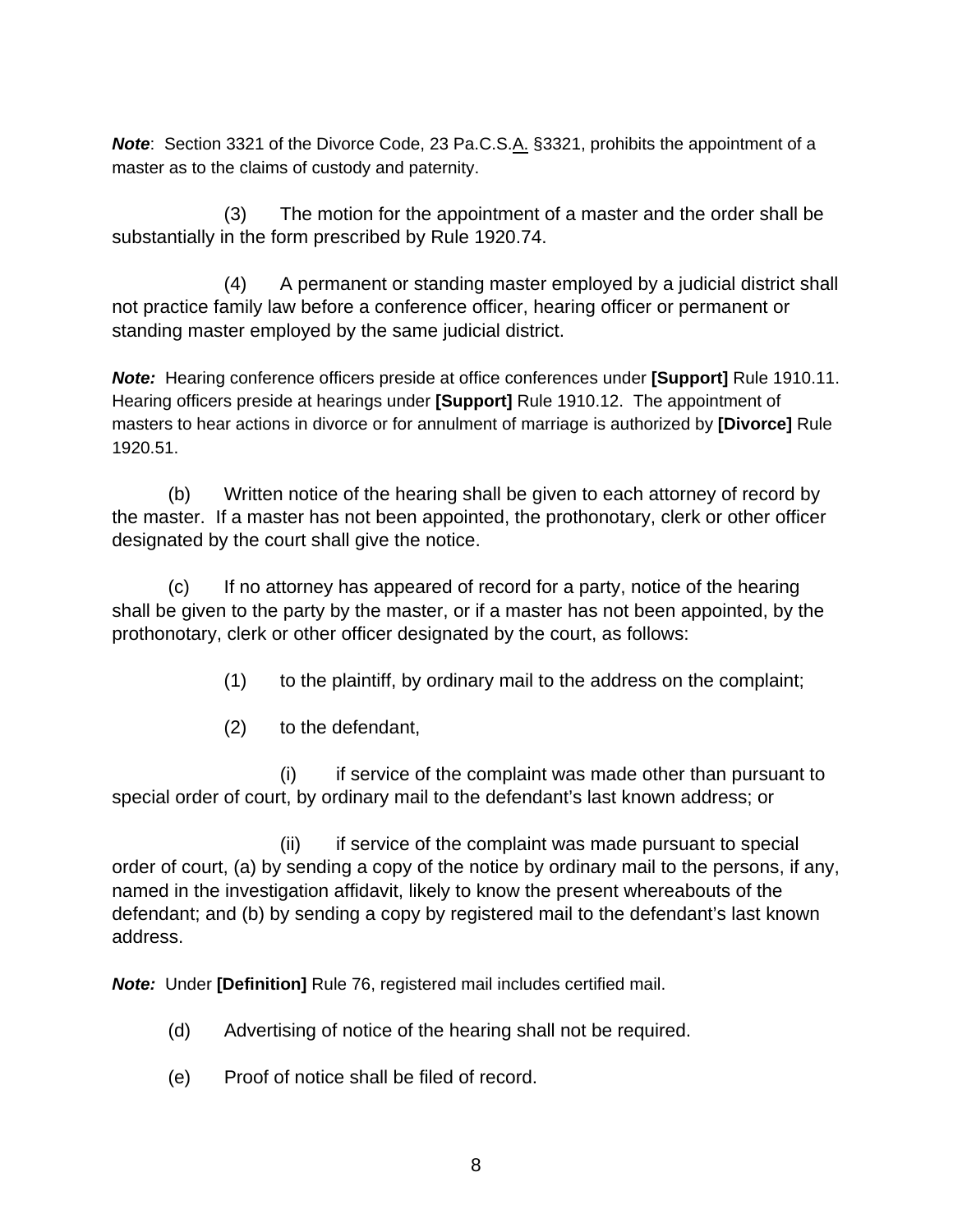*Note:* Consistent with Section 3301(e) of the Divorce Code as amended, these rules contemplate that if a divorce decree may be entered under the no fault provisions of **[Section]** §§3301(c) or (d), a divorce decree will be entered on these grounds and no hearing shall be required on any other grounds.

## **Explanatory Comment—1994**

While subdivision (a)(2)(ii) clearly prohibits appointment of a master to determine a divorce claim brought under §§3301(c) or 3301(d), the provision does permit a master to hear claims which are joined with the divorce action.

 The rule is amended to conform with proposed new Rules 1915.4-1 and 1915.4-2, and to remove the implied prohibition against the use of hearing officers in partial custody or visitation cases.

# **Explanatory Comment—2009**

 The rule is amended to clarify the role of the master in a divorce case when either party has asserted grounds for divorce pursuant to §3301(c) or §3301(d) of the Divorce Code. The rule had been interpreted in some jurisdictions as requiring the entry of a bifurcated decree before a master could be appointed to hear economic claims.

# **Rule 1920.52. Hearing by the Court. Decision. No Post-trial Relief. Decree.**

- (a) In claims involving
	- (1) marital property,
	- (2) enforcement of marital agreements,
	- (3) alimony, or
	- (4) a contested action of divorce, or annulment,

the order of the trial judge shall state the reasons therefor. No motion for post-trial relief may be filed to any order enumerated in this subdivision.

- (b) In claims involving
	- (1) child or spousal support,
	- (2) paternity when tried by a judge,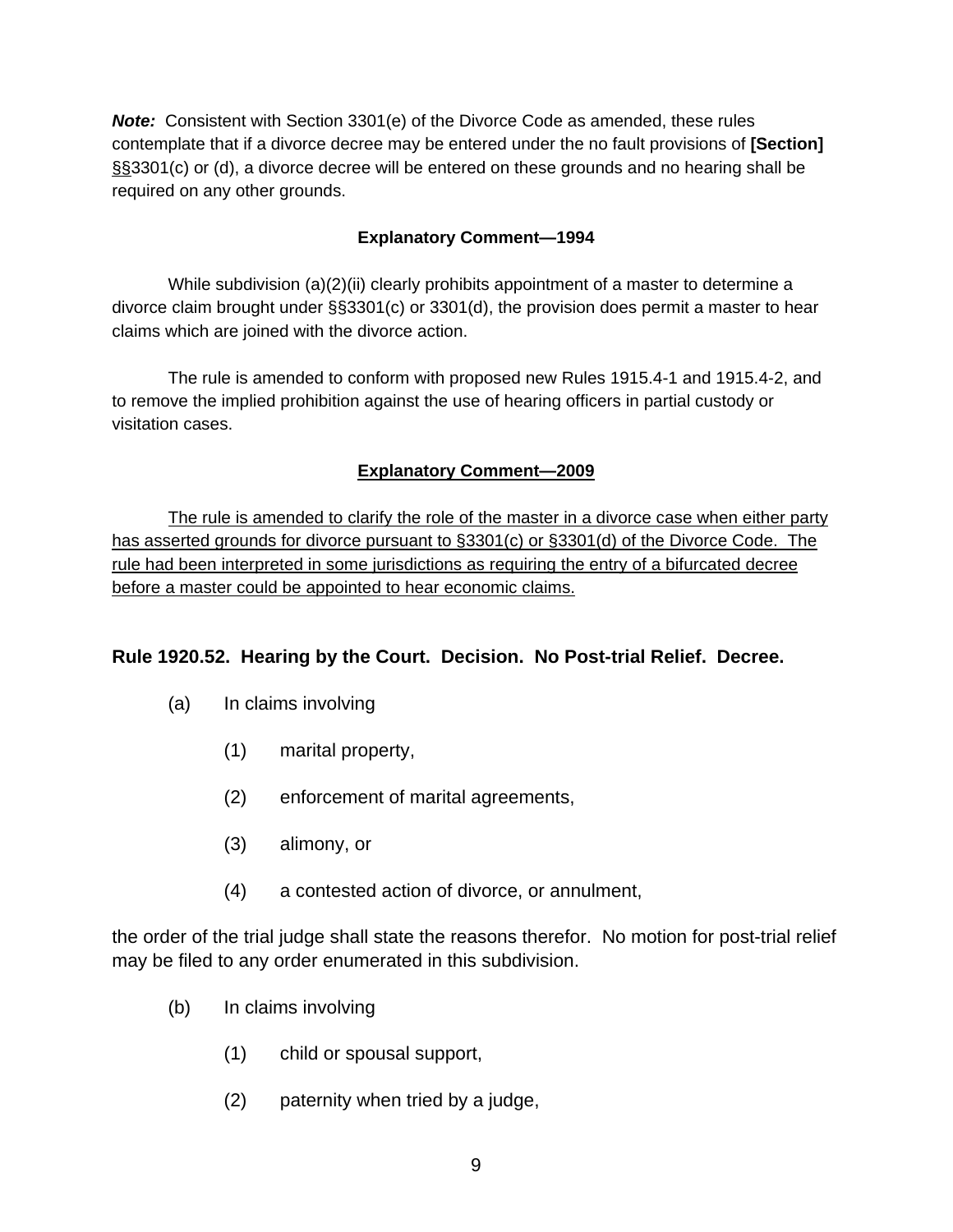- (3) custody, partial custody, or visitation,
- (4) alimony pendente lite,
- (5) counsel fees, costs and expenses, or
- (6) an uncontested action of divorce or annulment, or
- (7) protection from abuse,

the order of the trial judge may set forth only general findings. No motion for post-trial relief may be filed to any order enumerated in this subdivision.

*Note:* The procedure relating to **[M]**motions for **[R]**reconsideration is set forth in Rule 1930.2.

 (c) The court need not determine all claims at one time but may enter a decree adjudicating a specific claim or claims. However, unless by agreement of the parties, no bifurcated decree of divorce shall be entered except as set forth in 23 Pa.C.S.A. §3323(c.1). In any bifurcated decree entered by the court without the agreement of the parties, the court shall state with specificity the compelling circumstances that exist for the entry of the decree and the economic provisions sufficient to protect the non-moving party.

 (d) In all cases the court shall enter a decree separately adjudicating each claim raised.

## **Explanatory Comment—2009**

The Divorce Code was amended in 2004 to make it more difficult for the court to enter a bifurcated divorce decree absent the agreement of the parties. Section 3323(c.1) became effective on January 28, 2005 and limits the circumstances in which the court may enter a bifurcated decree, requiring the establishment of grounds for divorce, compelling circumstances for the entry of the decree and sufficient economic protections for the non-moving party.

**\* \* \*** 

**Rule 1920.73. Notice of Intention to Request Entry of Divorce Decree. Praecipe to Transmit Record Forms.** 

**\* \* \***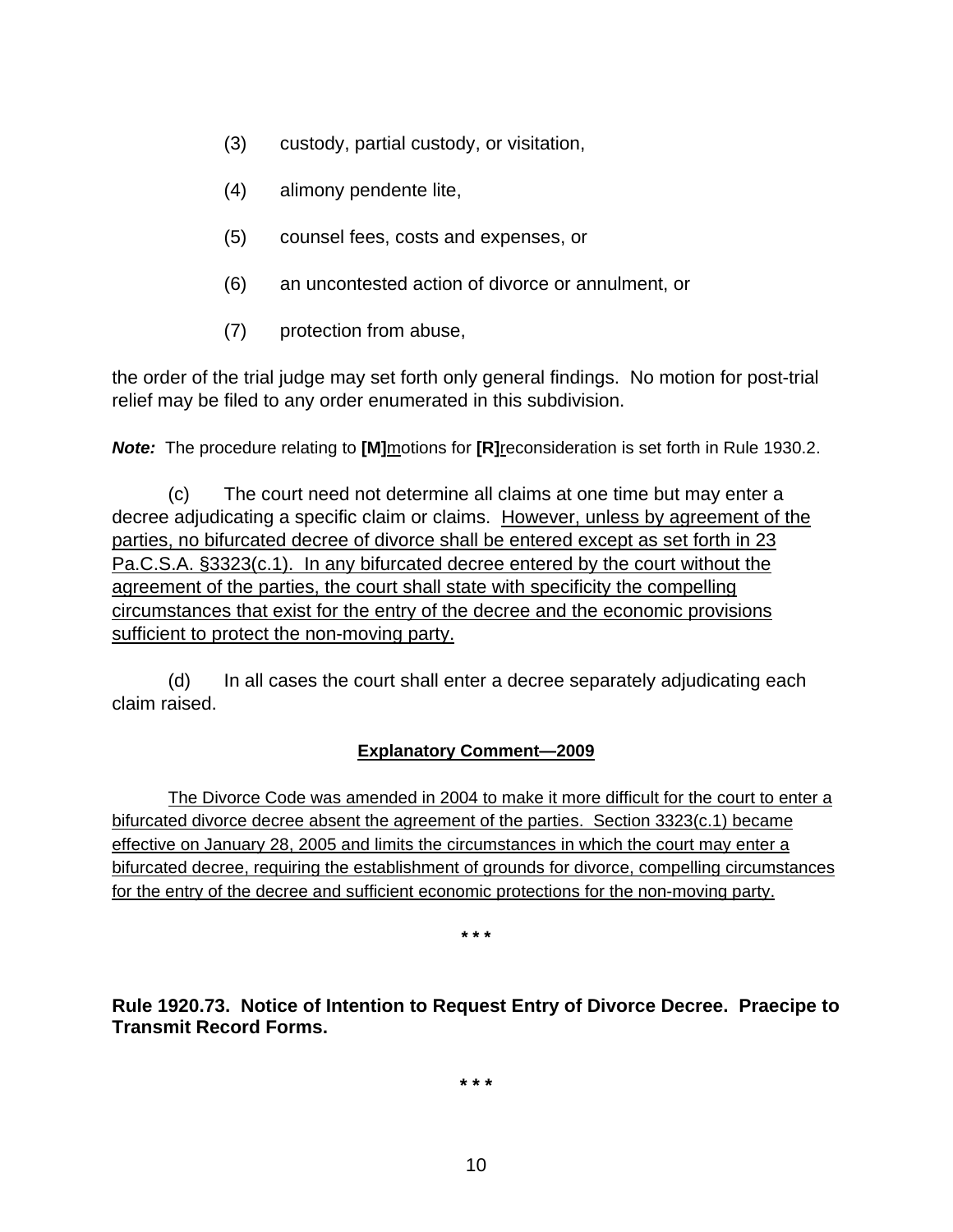(b) The praecipe to transmit the record prescribed by Rule 1920.42 shall be in substantially the following form:

# (Caption)

# PRAECIPE TO TRANSMIT RECORD

To the Prothonotary:

\_\_\_\_\_\_\_\_\_\_\_\_\_\_\_\_.

 Transmit the record, together with the following information, to the court for entry of a divorce decree:

 1. Ground for divorce: irretrievable breakdown under §(3301(c)) §(3301(d)(1)) of the Divorce Code. (Strike out inapplicable section.)

2. Date and manner of service of the complaint:

3. Complete either paragraph (a) or (b).

 (a) Date of execution of the affidavit of consent required by §3301(c) of the Divorce Code: by plaintiff **the community** : by defendant

\_\_\_\_\_\_\_\_\_\_\_\_\_\_\_\_\_\_\_\_\_\_\_\_\_\_\_\_\_\_\_\_\_\_\_\_\_\_\_\_\_\_\_\_\_\_\_\_\_\_\_\_\_\_\_\_\_\_\_\_\_\_\_\_\_\_\_\_\_\_

 (b)(1) Date of execution of the affidavit required by §3301(d) of the Divorce Code: \_\_\_\_\_\_\_\_\_\_\_\_\_\_\_\_\_\_\_\_\_\_\_\_\_\_\_\_\_\_\_\_\_\_\_\_\_\_\_\_\_\_\_\_\_\_\_\_\_\_\_\_\_\_\_\_\_;

 (2) Date of filing and service of the **[plaintiff's]** §3301(d) affidavit upon the **[respondent]** opposing party: \_\_\_\_\_\_\_\_\_\_\_\_\_\_\_\_\_\_\_\_\_\_\_\_\_\_\_\_\_\_\_\_\_\_\_\_\_\_\_\_\_\_

\_\_\_\_\_\_\_\_\_\_\_\_\_\_\_\_\_\_\_\_\_\_\_\_\_\_\_\_\_\_\_\_\_\_\_\_\_\_\_\_\_\_\_\_\_\_\_\_\_\_\_\_\_\_\_\_\_\_\_\_\_\_\_\_\_\_\_\_\_\_

\_\_\_\_\_\_\_\_\_\_\_\_\_\_\_\_\_\_\_\_\_\_\_\_\_\_\_\_\_\_\_\_\_\_\_\_\_\_\_\_\_\_\_\_\_\_\_\_\_\_\_\_\_\_\_\_\_\_\_\_\_\_\_\_\_\_\_\_\_\_

4. Related claim spending:\_\_\_\_\_\_\_\_\_\_\_\_\_\_\_\_\_\_\_\_\_\_\_\_\_\_\_\_\_\_\_\_\_\_\_\_\_\_\_\_

5. Complete either (a) or (b).

 (a) Date and manner of service of the notice of intention to file praecipe to transmit record, a copy of which is attached: \_\_\_\_\_\_\_\_\_\_\_\_\_\_\_\_\_\_\_\_\_\_\_\_\_\_\_\_\_\_\_\_

\_\_\_\_\_\_\_\_\_\_\_\_\_\_\_\_\_\_\_\_\_\_\_\_\_\_\_\_\_\_\_\_\_\_\_\_\_\_\_\_\_\_\_\_\_\_\_\_\_\_\_\_\_\_\_\_\_\_\_\_\_\_\_\_\_\_\_\_\_.

\_\_\_\_\_\_\_\_\_\_\_\_\_\_\_\_\_\_\_\_\_\_\_\_\_\_\_\_\_\_\_\_\_\_\_\_\_\_\_\_\_\_\_\_\_\_\_\_\_\_\_\_\_\_\_\_\_\_\_\_\_\_\_\_\_\_\_\_\_.

(b) Date plaintiff's Waiver of Notice was filed with the prothonotary:

Date defendant's Waiver of Notice was filed with the prothonotary: